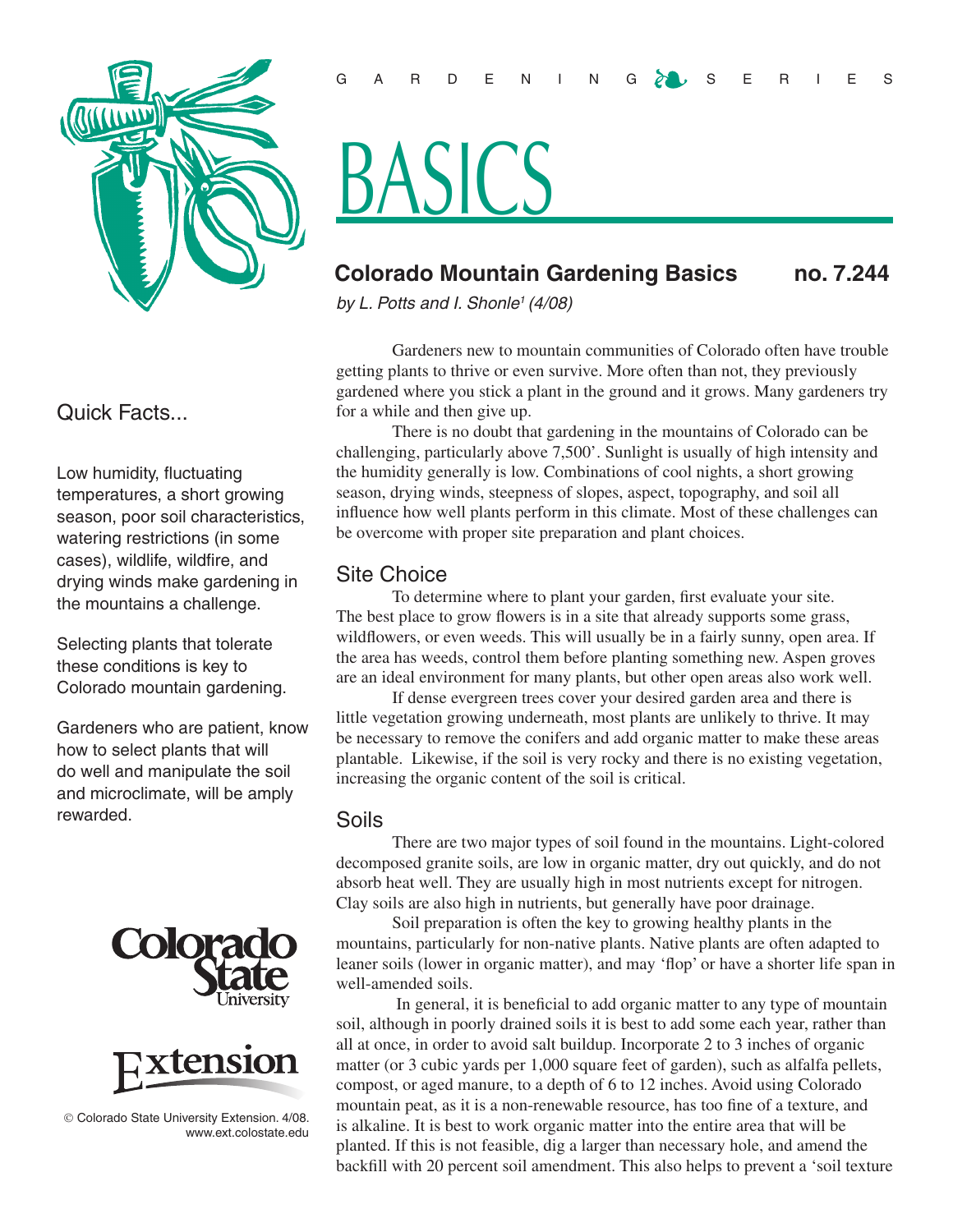interface' when planting nursery-grown container plants. The soil around the roots in a container is often high in organic matter, while the native soil can be lower in organic matter and may be a different texture. This soil texture interface may cause a zone beyond which the roots will not grow. Test the soil after adding organic material for nutrient deficiencies. Contact your Colorado State University Extension county office for soil test information. For more information on amending soils, see fact sheet 7.235, *Choosing a Soil Amendment*.

#### Raised Beds

Raised beds can solve many problems for mountain gardeners. Raised beds can be created with good, weed free soil, and are especially beneficial if soils are poorly drained or are very rocky and hard to dig. They also warm faster in the springtime and can help to protect the plants from burrowing rodents if a wire mesh is tacked onto the bottom before the soil is added.

#### **Microclimates**

The successful mountain gardener learns to exploit or create microclimates. For example, gardens placed in full sun (southern exposures) will have a longer, warmer growing season than other exposures. These warm or hot microclimates are the places to experiment with plants that need more heat during the growing season to come into flower before frost. If the site is protected in the winter, this is also a place to experiment with less hardy plants. Another good site for more tender plants is in front of rock formations or walls (natural or created) where the thermal mass can raise winter temperatures.

Because plant growth is slowed by cool mountain soil temperatures, creating a perennial bed that slopes towards the south or using raised beds will cause plants to grow faster and emerge earlier in the spring due to the increased soil temperature. These plants may be vulnerable to late spring frosts. Gardens on south-facing slopes are warmer and drier than gardens on north-facing slopes of the same valley at the same elevation.

Some mountain areas have a reliable blanket of snow over much of the winter. This acts as insulation and may allow less hardy plants (zone 5 or 6) to overwinter. Snow blankets can be encouraged in specific locations by putting up a snow fence; this will cause snow build up on the lee (downwind) side of the fence. This same snow blanket, however, may cause some xeric plants to rot out during the winter, even if they are cold hardy.

Also consider the flow of air; at night, cool air drains down to low spots. Valley floors may be over 10 degrees F cooler than surrounding gardens on hillsides above the valley floor.

Strong winds can cause plants to dry out. Dessiciation can be reduced by using fences, trees, or shrubs to create a wind barrier.

#### Plant Choice

Even though many mountain gardeners live in wooded areas, 'woodland plants' are seldom good choices – this term in catalogues usually refers to Eastern woodland conditions (moist, organic rich, acid soils, and humid air). We have few to none of those conditions in our mountain areas.

Plants with smaller leaves will often require less water, and will also experience less damage from hail.

Be cautious with late-blooming plants or plants that are heat-lovers, as they probably won't bloom before frost. Flowering usually is delayed four days for every 400 feet rise in elevation, and frost comes earlier. Plants that bloom in spring to early summer (cool season plants) are more reliable.

In general, choose plants that are hardy to zones 2 to 4. Low temperatures are not the only factor in whether a plant will overwinter, however.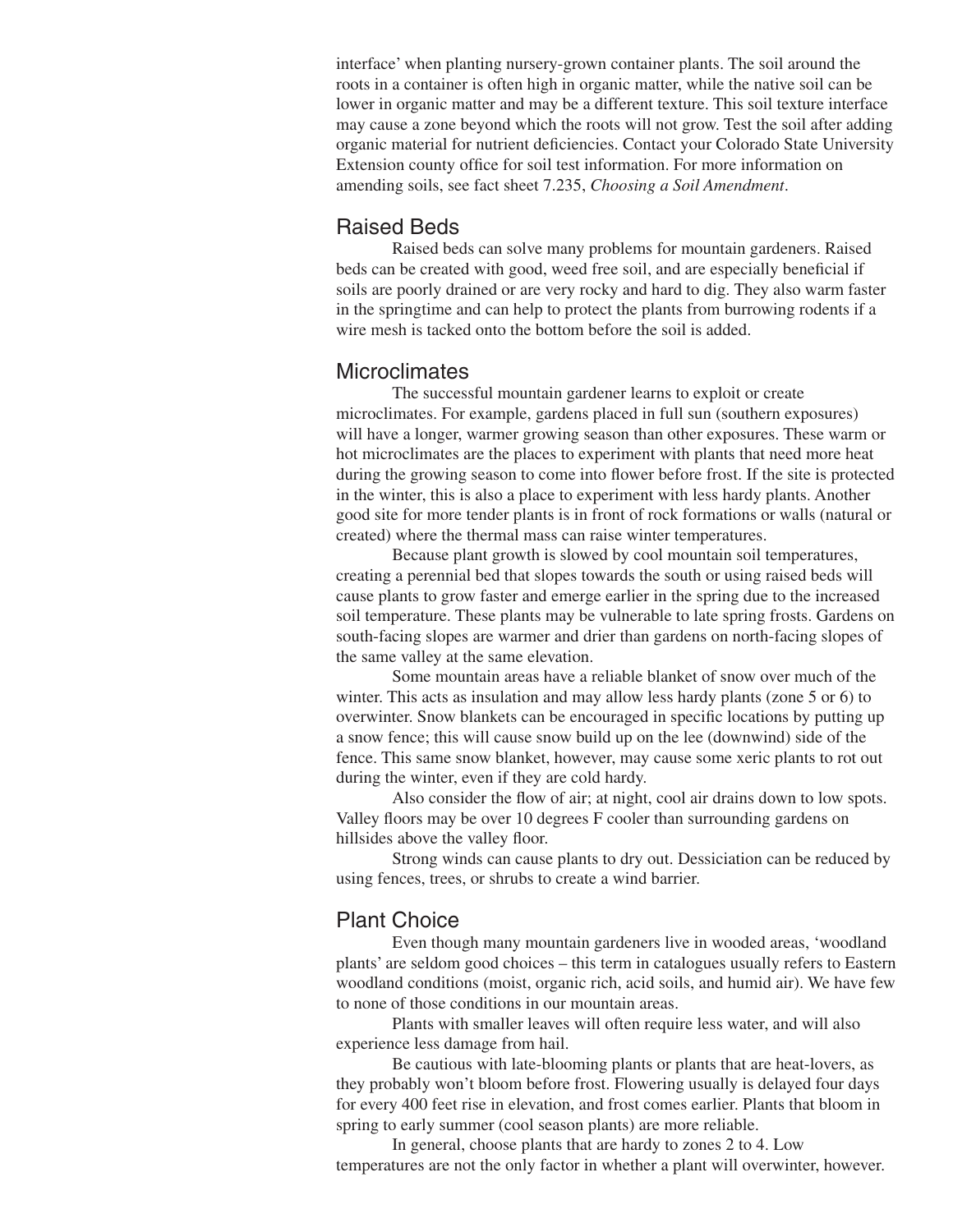*For further information on plant choices, see fact sheets:* 

*• 7.406,* Flowers for Mountain Communities*,* 

*• 7.423,* Trees and Shrubs for Mountain Communities*,* 

*• 7.413,* Groundcovers and Rock Garden Plants for Mountain Communities*,* 

*• 7.421,* Native Trees for Colorado Landscapes*,* 

*• 7.422,* Native Shrubs for Colorado Landscapes*,* 

*• 7.242,* Native Herbaceous Perennials for Colorado Landscapes*, and* 

*• 7.233,* Wildflowers for Colorado*.* 

*Local nurseries and garden centers (rather than nationwide chain stores) are also good resources, as they have more knowledge of local growing conditions.*

Other factors include day length, source of plant material, recent temperature patterns, rapid temperature changes, soil moisture, wind exposure, sun exposure, and carbohydrate reserves.

Native plants are some of the best plants for the mountains because they are already adapted to the harsh conditions.

#### Planting

In mountain areas, the best time to plant flowers is either immediately after the last frost or during the rainy season. Planting in late summer or fall decreases the chance of survival, especially for borderline-hardy plants, and is less preferable. Gradually harden off (acclimate) nursery or greenhouse grown containerized plants, especially if they were purchased at lower elevations, or choose plants that have been grown outside at local nurseries. About two weeks before the anticipated planting time, reduce the amount of water the plants receive and expose the plants to increasingly longer periods of outdoor conditions. Start by placing the plants in a protected location, and gradually increase the exposure to sun and wind. Be prepared to provide temporary cover (frost caps, floating row covers, or even bed sheets) if the temperatures threaten to dip below freezing at night.

#### **Watering**

Determine your source of water. If it is a well with a household-only use permit (where no outside watering is permitted; this applies to most wells drilled after 1972 on less than 35 acres, see fact sheet 6.700, *Private Wells for Home Use*), you can minimize or eliminate your water inputs by 'planting with the precipitation.' Plant drought-tolerant plants when the rainy season begins in your area which is often in early to mid-July. Plants should be watered on the day they are planted and then mulched to retain moisture. Trial gardens indicate a very high survival rate when planted this way (visit the High and Dry website at www.extension.colostate.edu/gilpin/highanddry.html). Wildflowers and native grasses sown in the fall also have little to no watering needs, see fact sheet 7.233, *Wildflowers for Colorado*.

If you have city water, or a well that permits outside watering, you may want to let the water warm up before watering. Mountain water is often very cold and can decrease the soil temperature, slowing growth.

#### Mulches

Use organic mulches such as weed-free straw, bark chips, or shredded bark to protect plants from severe drying where snow cover does not persist during the winter, and to increase soil moisture and decrease weeds in the summer. Organic mulches can delay spring growth; remove them in early spring to allow the soil to warm up. You may need to use netting or branches to keep the wind from blowing the mulch off. Pea gravel or rock mulches are more windresistant, provide frost protection, increase the soil temperature for enhanced growth, particularly if it is dark-colored, and may allow self-seeding of plants.

#### Wildlife in the Garden

Excluding animals such as deer, rabbits, voles, and ground squirrels from the garden is the most effective long-term solution. Each animal requires a somewhat different technique (contact your local Colorado State University Extension office for information, or visit www.extension.colostate.edu/wildlife/). If this is not possible, plant resistant plant species. While nothing is foolproof, in general, most wildlife will avoid plants that are very aromatic; have prickles or spines, tough, leathery leaves, milky sap; or are toxic. See fact sheet no. 6.520, *Preventing Deer Damage* for some plant suggestions.